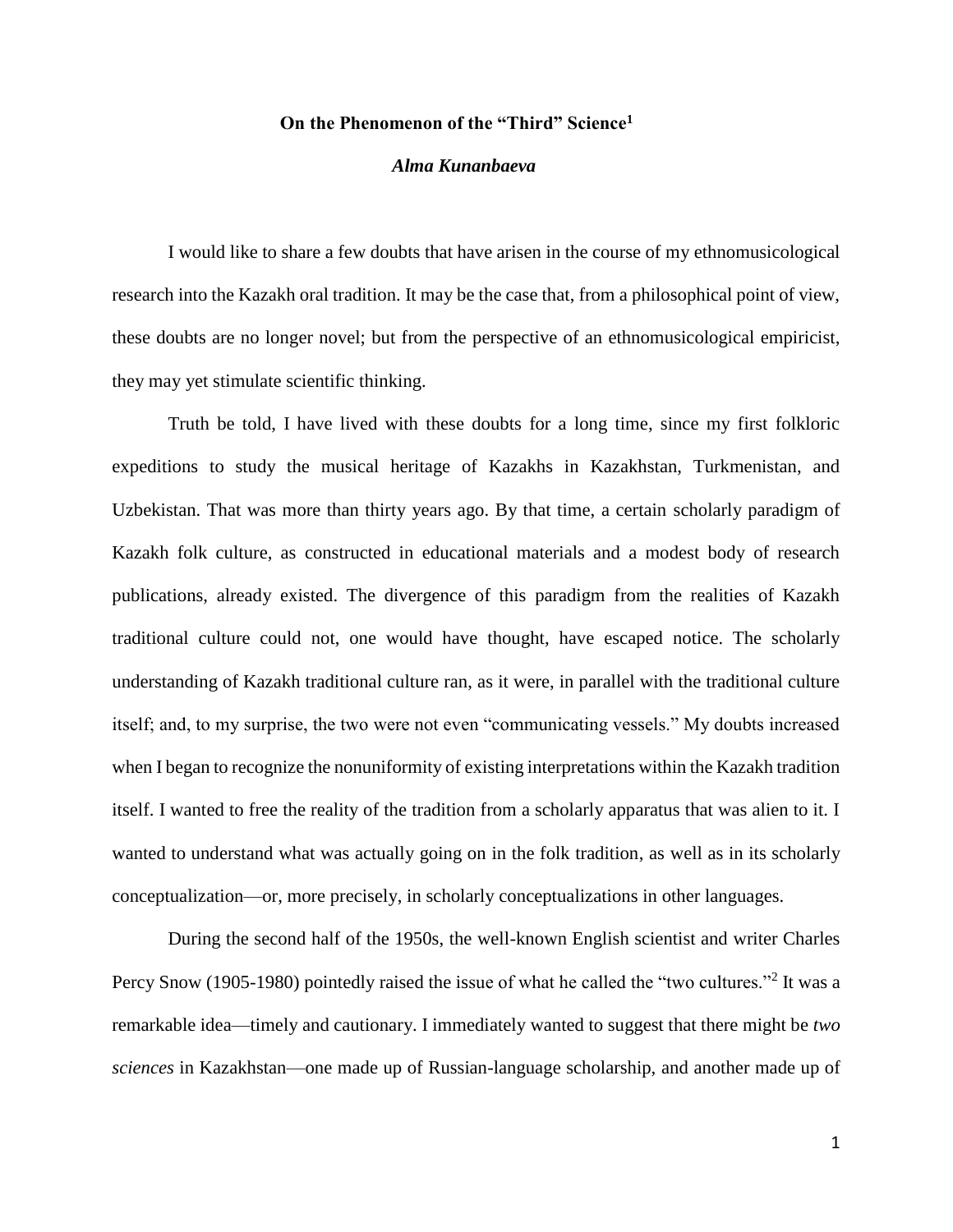Kazakh-language scholarship. Surprisingly, there was almost no intersection between the two; there seemed to be no dialogue. The illusion of clarity that might arise when operating within one paradigm on its own would fall apart upon consideration of the other. It was as if Russian-language and Kazakh-language scholarship were seeing and writing about different things, and between them stood a wall of incomprehension. Though many researchers were, in a practical sense, reasonably proficient in both languages, it seemed to me that they either did not read each other or did not feel the need to. Kazakh-language scholarship existed as if in isolation, hardly ever going beyond the bounds of its own academic domain. Translations of this scholarship into other languages were almost nonexistent, even though scholars were, in these works, developing highly interesting ways of conceptualizing the national tradition. These works were not simply written in Kazakh; they were also rooted in the Kazakh way of thinking. They were created by people who possessed knowledge of certain things that had inevitably eluded the attention of Russian-language scholars.

Knowledge of a foreign language and mastery of another way of thinking are by no means the same thing. Whether voluntarily or not, Russian-language scholarship has superimposed a network of terminology onto the culture under study, terminology taken at second hand and alien to the culture itself. This is not as harmless as it might at first glance seem: as a result of this process, Kazakh folklore, a highly typical example of nomadic art, has not so much been brought into the orbit of an actively developing international science (with its obvious "agricultural" dominant), as it has been "trampled" by it, transformed (if not deformed) according to the norms of a profoundly different system of thought formed on the basis of an absolutely different set of cultural traditions.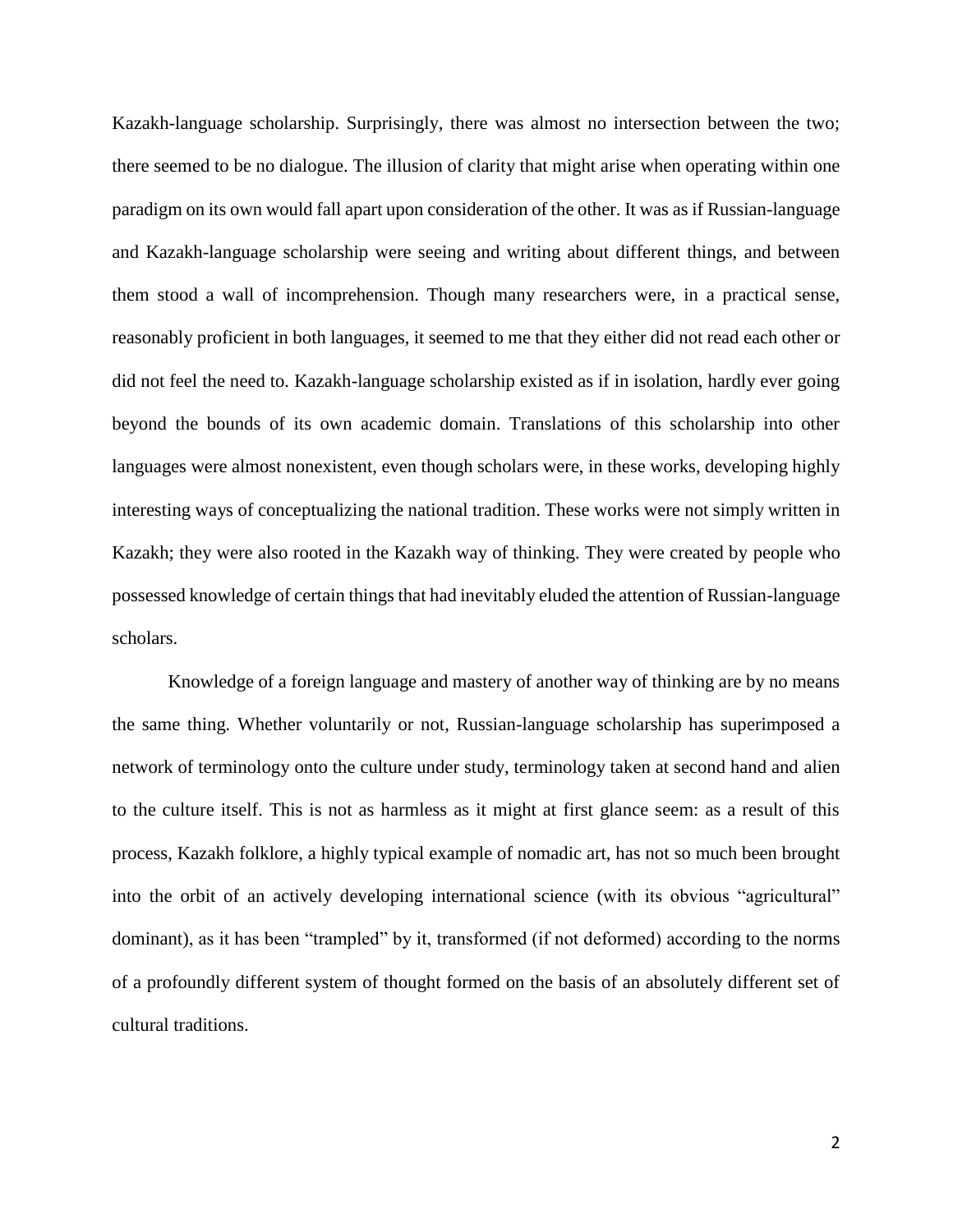Books written in Kazakh and in Russian evince different types of thought. The contrast, in fact, is so startling that I did not dare record my observations at the time. I was bewitched by the magic of terminology that had been consecrated by the authority of the international scholarly community and was generally accepted. At a certain point, the main issue had been forgotten the fact that the culture described in such a way was left to "lie" (a very Kazakh image, by the way, usually said of guests in a home) "under seven seals": it existed apart, far from scholarly disputes, far from all "oases" of urban print culture, according to specific laws of its own. Kazakh culture existed under oppressive conditions: everyday life had been warped by the Soviet government. But the culture lived on, like an enigmatic sphinx eluding description, and even the infamous amateur performance art of the Soviet years could not fully break up the "selfness" of steppe civilization. Under the surface, there remained in this culture something that was not on display, something that was nourished by old ideas and that, in turn, nourished those who still lived in everyday conditions that did not differ substantially from the highly traditional.

Later, when delving deeper into the study of Kazakh epic genre systems, I discovered the nonuniformity of the interpretations of these systems within the Kazakh oral tradition itself.<sup>3</sup> It became clearer and clearer to me that there was *a minimum* of not just two, but *three sciences*— Kazakh oral tradition, scholarship written in Kazakh, and scholarship written in Russian—and that there was no overlap among them. They reflected three different ideals, three modes of scholarship. Built into them were also three different views of the world, three conceptions of reality—three different realities, even. It seemed that no one had yet studied these three sciences as such.

Today, I consider it timely at least to point out this fact, which has become so clear to me, and to give an outline of some of the characteristic traits of the "third" science—that is, the science of Kazakh oral tradition—the least known outside of the tradition itself.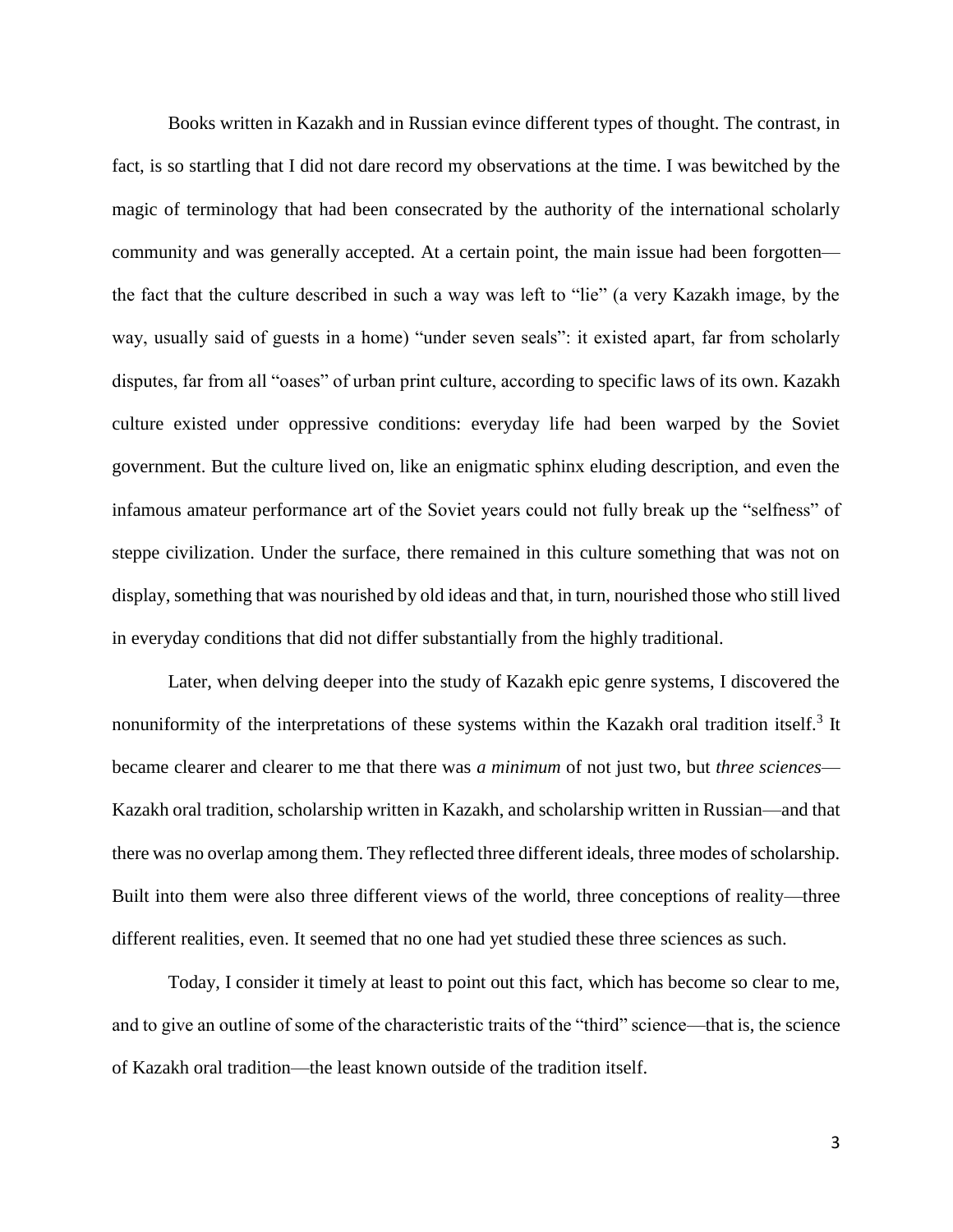It is possible that the majority of questions surrounding modern anthropological work can be connected to the three sciences. As an ethnomusicologist, I find that the specific musicological question regarding the various aural perceptions of the tradition is also related to this curious culturological phenomenon. It would seem that there are also *three types of hearing*—the hearing of folk musicians (which we will take as one type, although in reality there are, of course, many); the hearing of players and singers who are connoisseurs of the tradition; and the hearing of observers who come to study Kazakh tradition from other, usually European backgrounds.

It has long been my intent to write about Aleksandr V. Zataevich's (1869-1936) way of hearing—an intent, however, that unfortunately remains unrealized.<sup>4</sup> Zataevich was a prominent musician who made unprecedented contributions to Kazakh musical culture: the fundamental published collections of Kazakh melodies in his aural notation remain a magisterial and essentially enigmatic phenomenon of world ethnomusicology. When filtered through Zataevich's exquisitely fine hearing, which arose from a quite different musical tradition, the Kazakh *melos* in these collections comes across as a deeply peculiar, almost fringe occurrence of musical culture. It is an artifact of three seemingly different cultures: Kazakh traditional culture; Kazakh "Europeanoriented" culture; and the culture of Aleksandr Zataevich himself, a personal "musical diary" of his travels throughout Kazakhstan.

In working on epos, I myself have fallen under the spell cast by the classic works and concepts that have arisen from study of the great epic poems of ancient times. However, in the Kazakh tradition, which is so rich in what are called "little"—or, as I've defined them, "orbital" epic genres, the situation unfolded in a very different way. In spite of the richness of our living epic tradition, we have nothing like the Yakut *Olonkho*, which takes many days to perform, or the grandiose Kyrgyz *Manas*. What *do* we have, then, and how is it defined by Kazakhs themselves?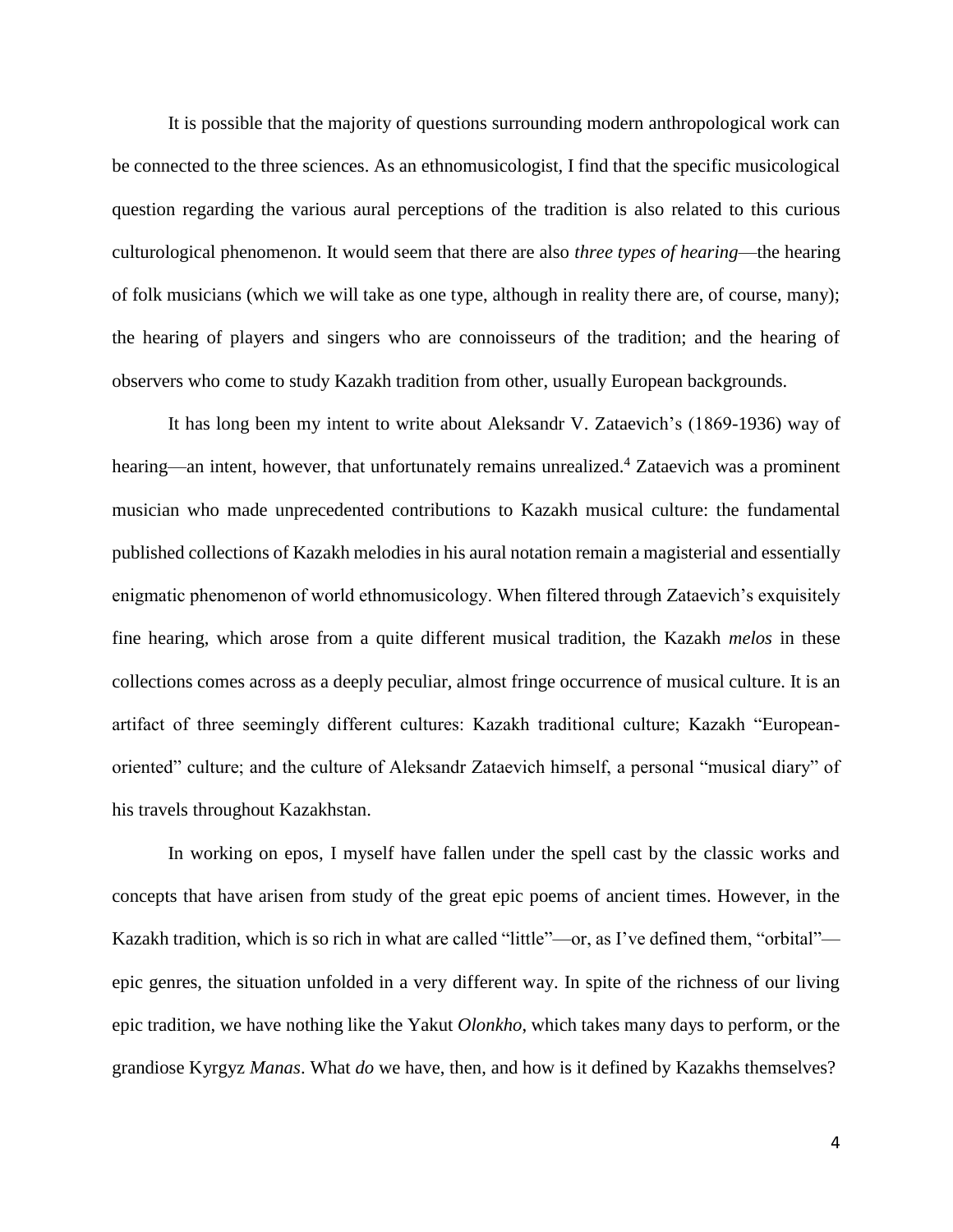No one, of course, in the traditional milieu speaks of the "epos," just as no ethnophores speak of "folklore." These scholarly terms originate in the world of the European written tradition. Kazakhs have their own term, *zhyraulyq*, which comes from the traditional word for an epic singer, *zhyrau*. The question arises: is *zhyraulyq* epos, as traditionally defined in the global study of oral epic tradition, or not? The answer is self-evident. Traditionally, the *zhyrau* was not, by any means, *only* an epic singer; he also fulfilled a multitude of other essential social functions in traditional nomadic society. To that extent, his repertoire was not identical to epos in the European scholarly understanding of that term. Analysis of folk terminology and of the traditional system of *zhyrau* genres, as this system takes shape over the course of a *zhyrau*'s full epic "séance," reveals the deeply original stratification of that cultural universe commonly designated—though never entirely encompassed—by the single term "epos." It is enough to recall, for example, that for Kazakhs, genealogical legends also come into the orbit of "epos." Regularly reinforced by "epic singing," consciousness of the past, with all its historical "thickness" concentrated as though into a single body, is highly important for the support of the traditional society's social health. When the *zhyrau* lifts his audience to the heights of epos, an epic union occurs in which you—the listener—and the legendary Qorqyt are one and the same. Together with the *zhyrau*, you travel the great path into the past and future of your people. For those not involved, the performance may seem to be little more than a kind of concert—but it is not that way for you. For you, the *zhyrau*'s unending philosophical exhortations, reminders, and aphorisms—the *bastau*, *tolghau*, *terme*, and the *zhyr* itself—all constitute the single and long-awaited moment of true, fully fledged, exultant ethnic being. Every performance act lifts you up and purifies you. In the end, this is no less than an apotheosis of the phenomenon of ethnic identity, or ethnic self-identification—a phenomenon that is now so relevant and topical in global scholarship.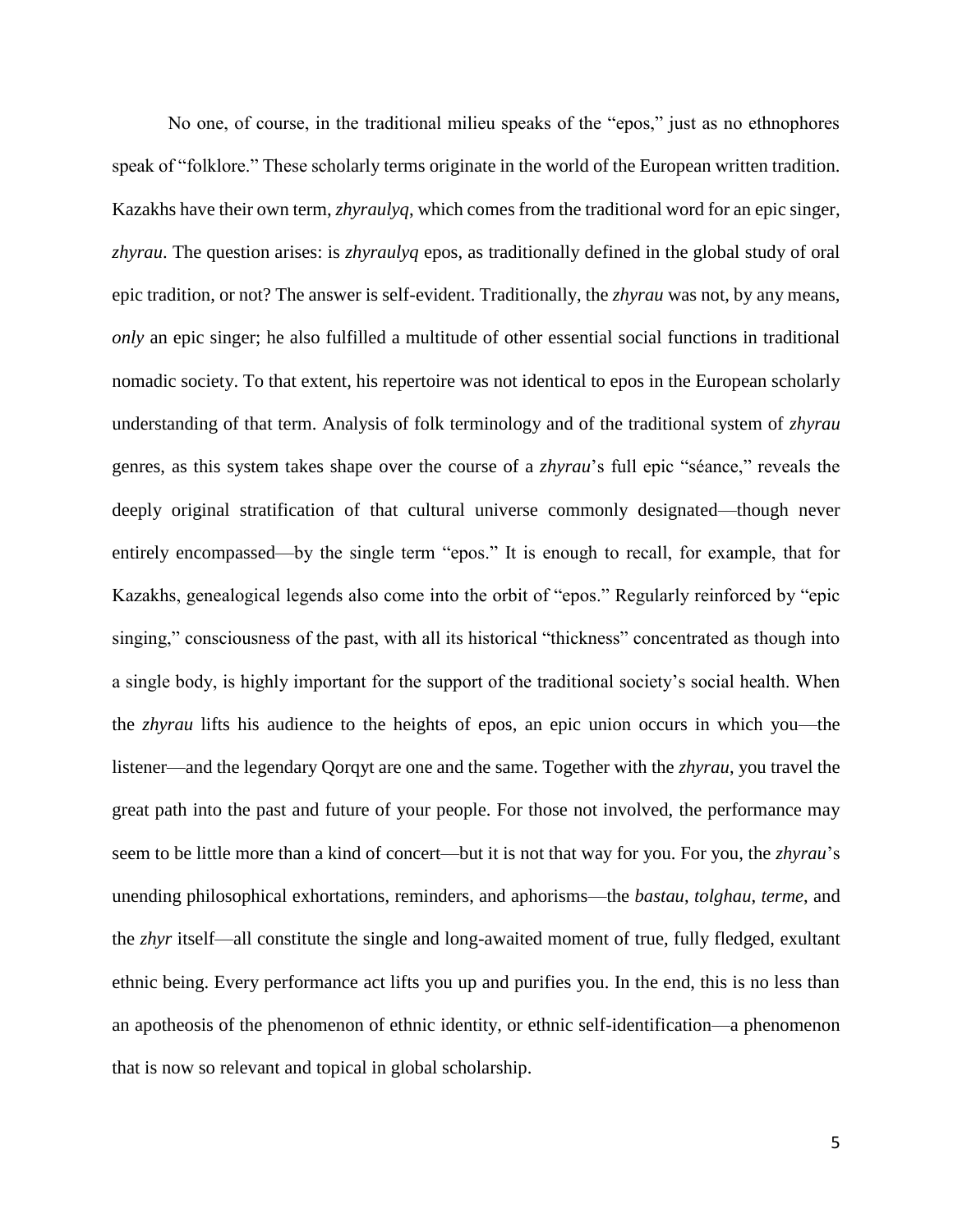Almost all genres of what is called oral professionalism among the Kazakhs develop on the basis of contests (the *aytys* of singing *aqyns*, the *tartys* of dombra players, etc.). Only the epos is not performed in contest, for in the traditional epic milieu, everyone seems to know everything, including the grading scale. This scale includes not only epic memory, for example, but also the personal qualities of a given *zhyrau*: *zhyraus* have their own code of behavior, violation of which is forbidden by tradition.

The *zhyrau*'s repertoire, as such, is generally known only to representatives of the scholarly world. They consider the corpus of his songs to be an objective phenomenon. The *zhyrau* himself does not know this; no book of his songs can be representative of his real knowledge. The epos is not a collection of well-known "epic tales"; it is everything that an epic storyteller sings—and he sings a great deal. Strictly speaking, the *zhyrau* has only his voice. The epic text does not belong to him. He "reads" the text from his instrument, and the epic dombra assumes the function of a mediator between the storyteller and the world of his ancestors, the world of spirits. The act of storytelling is like a union of "above" and "below" by way of the instrument. Only during the act of storytelling, which is always accompanied by the storyteller's own playing on the dombra, does a song descend "from the seven heavens" along the instrument, by way of its fingerboard, to the storyteller himself; this act of storytelling, furthermore, varies in duration each time, depending on a number of factors.

During the act of storytelling, the storyteller's spine will very gradually seem to "warm up," as if it were yet another mysterious radio receiver between the *zhyrau* and his protectors, who give him epic knowledge in moments of inspired interaction with the epic audience. The spirits, as it were, stand behind him and help him sing, literally supporting him so that he will not miss the precious information that has seemed to come down to him along his spine… This is not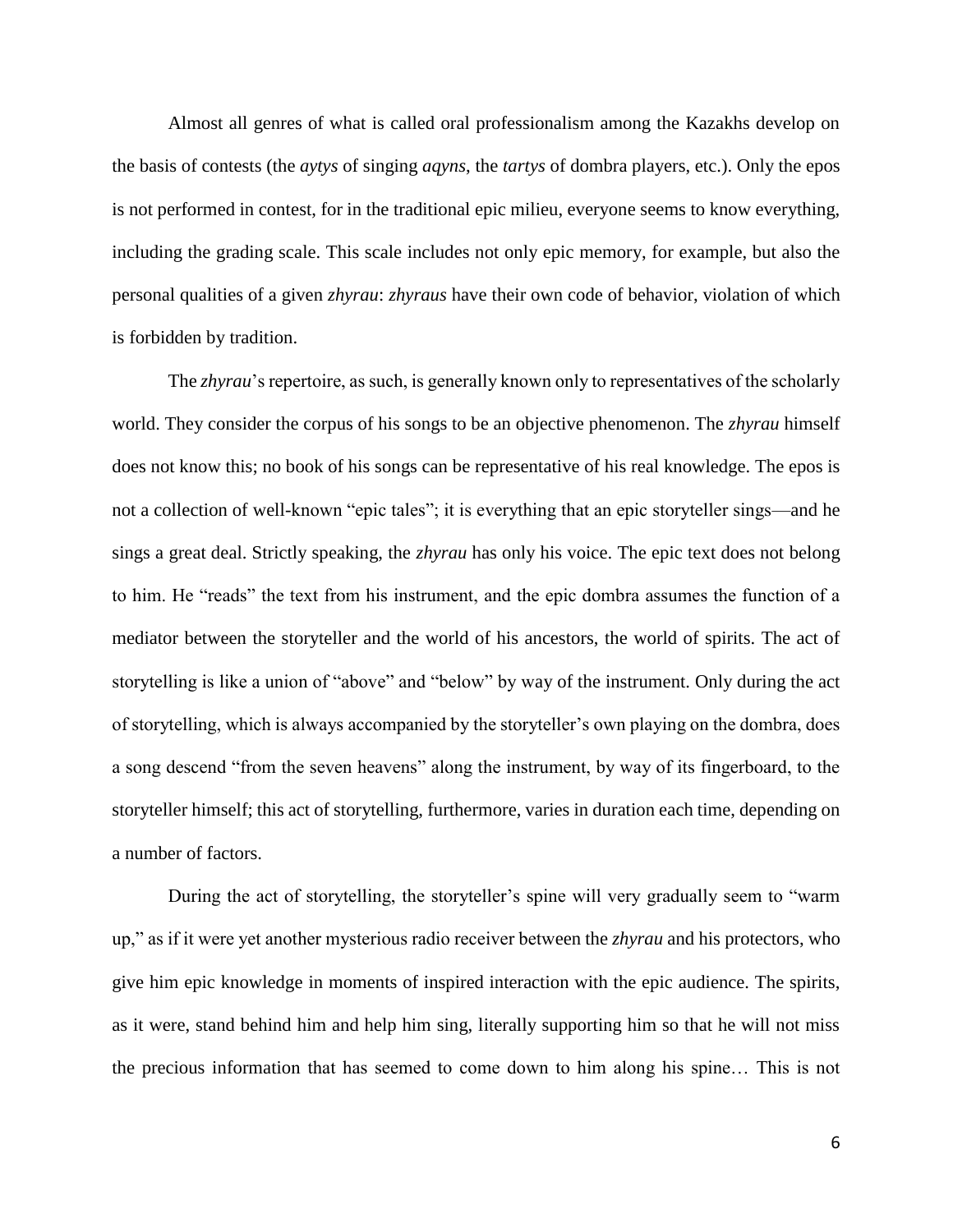improvisation. It is a particular kind of linking up with and tuning into tradition, to its invisible source. (This is why it is so important for the storyteller to sing on his own territory, to feel the energy of his own land.) Much in the performances of an epic singer is close to shamanism. People say of a good *zhyrau* that "he has a spine" ("*arqasy bar*"), thus describing his ability to fall into an "epic trance" during which texts come down to him, one after another. It can be said that the birth of epic texts begins only in this time and place.

The dombra is like a *tulpar*, a magical winged horse: it is not a humble instrument, but the only means of flying along with the *zhyrau* to the heights of poetry and knowledge. Before this moment, even the *zhyrau* does not know how many songs are known to him. This uncertainty has nothing to do with the circumstances of the *zhyrau*'s everyday life, nor is it a defect of his memory; instead, it is in the nature of the way epics come to life.

It is never said that the *zhyrau* sings: he literally creates history. Real and mythological history, like Time itself, exists and moves only in this great moment—in the moment of the *zhyrau*'s "epic interaction" with his audience. For this reason, he must sing regularly. There is no act of catharsis without an act of socialization: such is the law of the epic milieu.

*Tobyq*, *qulyp*, and *tiek* are all names for a bridge made of bone situated beneath the dombra's strings; it is passed down to the student as a gift—literally, it is the "lock" or the "(door) latch" to the musical instrument (according to traditional beliefs, there can be seven such "locks"). Handing down the bridge to the student symbolizes the potential of unlocking epic art itself. The key that student must find himself, but the lock, of course, is more important. The storyteller must perform the opening of this symbolic lock every time he sings; only then will all the texts in the tradition magically open themselves to him—texts arranged, as it were, on nine levels: one on the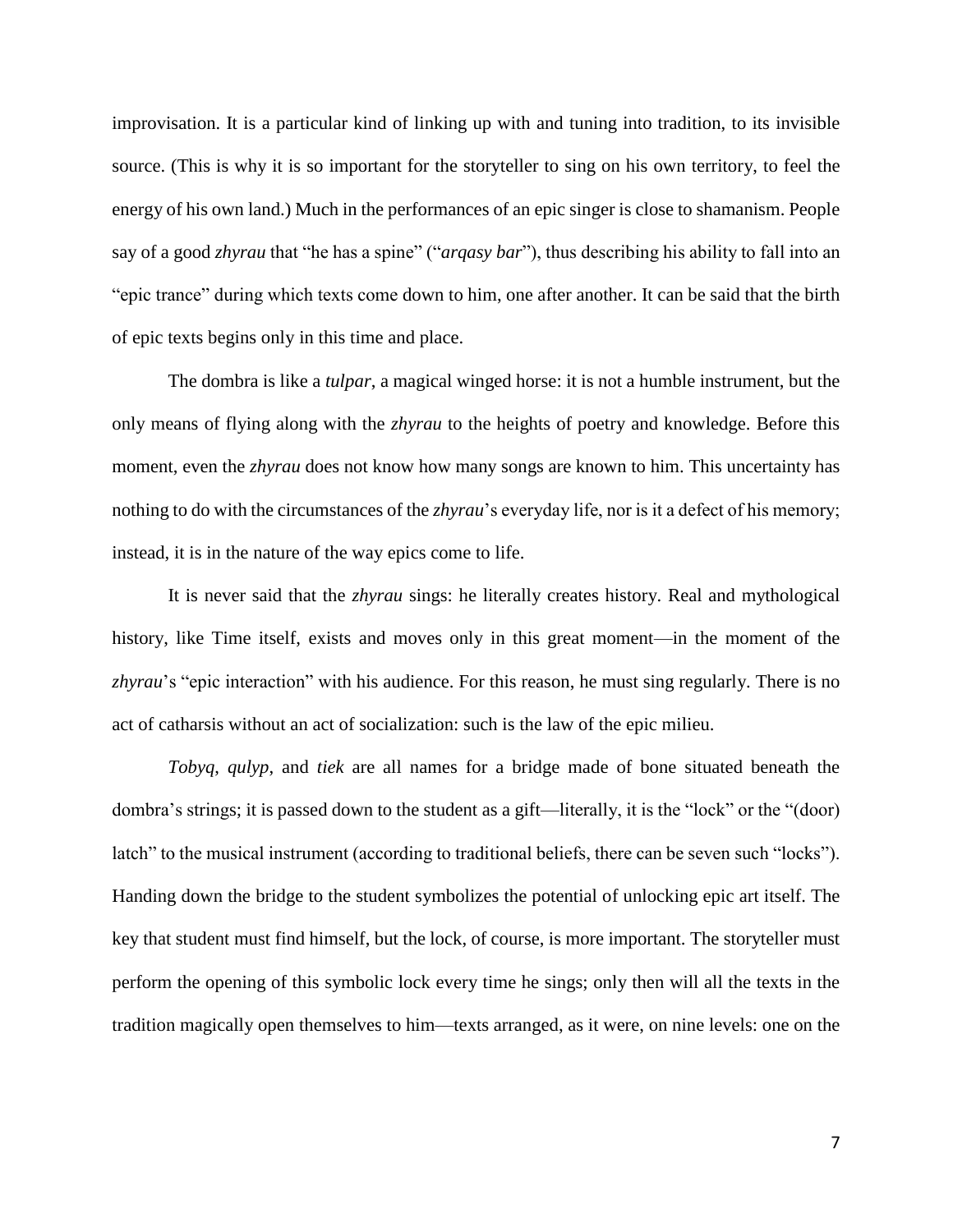earth, one beneath the earth, and seven above. Playing between these levels goes on continually it is precisely in this way that the storyteller opens up his miraculous ability to remember texts.

The Kazakh people have their own concept of "epic memory." Texts of the epic repertoire come to the storyteller as though from three non-contradictory realities. First, a text inheres in the historical memory of representatives of a given tradition, reflects the reality of the epic moment, and comes to the *zhyrau* as though without his participation. Second, the *zhyrau* has his own memory, that is, the history of his own life, and the given text is a fact of that life. Third, the *zhyrau*, in performing a text in modern conditions, thereby penetrates with it into reality, reconceptualizing that reality and creating it anew.

It is apropos to mention that these same "epic" texts, when performed at the request of a collector, sound different. The epic milieu gives the storyteller creative strength; on a stage, however, the *zhyrau* fades, for he loses his socially justified gift, his energy, his calling to be more than a singer. (Here I am not speaking about the topic of my previous article—the existing stratification of traditional culture in modernity and its metamorphoses.<sup>5</sup>)

The study of storytelling is one of the decisive keys to understanding epos in general. Where the epic tradition no longer exists, surviving texts do not in and of themselves reveal the secrets of epic art. The epic tale itself needs to come into being, and it cannot be disrupted—that is, it cannot be killed, for it is something that is always living. The *zhyrau* and his audience live together only in the moment of storytelling, through the highest moments of socialization. This socialization is also unique—it is effected through its own kind of "epic trance": listeners are not so much attending to the concrete words of the storyteller as they are walking together with him along the sacred "epic path." One must listen to the *zhyr* so that the soul will not die. For this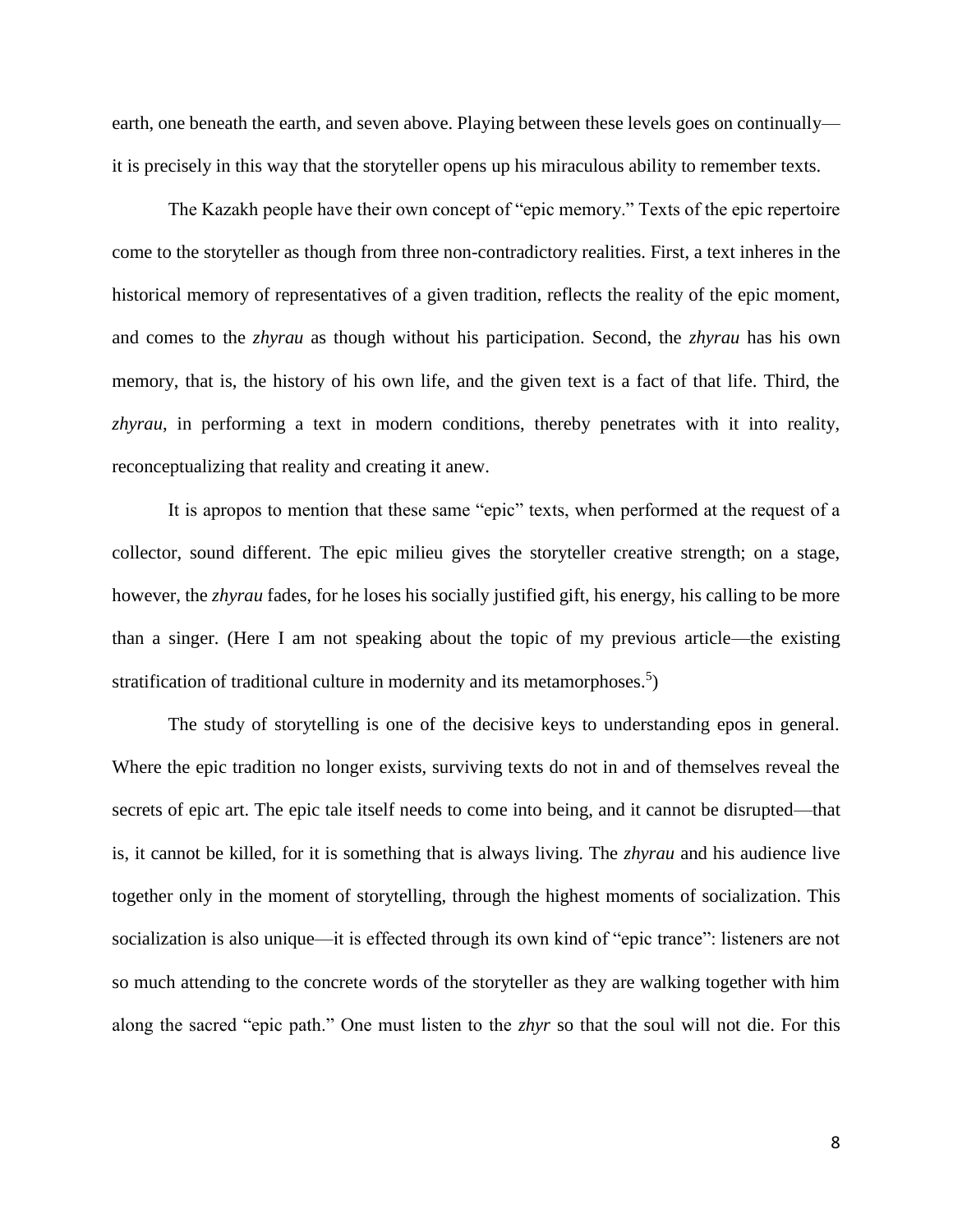reason, the *zhyrau* will sometimes sing to himself in the steppe, when from an ordinary perspective, it would seem that he is completely alone…

Incidentally, there is no word in the Kazakh dictionary for the verb "sing." It appeared in the lexicon relatively recently, in response to the uncareful questions of collector-musicologists, who were answered, as usual, with their own words. The Kazakhs themselves have several classifications of "singing," according, for example, to the method of sound production (with the throat, chest, etc.), the type of movement that accompanies the "singing" (hence the expression "to swing" a song in an *aytys*), or the hand motions involved (hence "to sculpt" a song with an instrument), etc.

The last example of *folk science* I wish to consider here is connected to what might be called the hidden syncretism of Kazakh epics and lyrics—hidden from the outsider, of course. From the outside, the actual mechanism of this hidden poetic syncretism is not simply mysterious, but invisible, if not unperceivable. Tradition, however, comes to terms with this syncretism easily, for it knows that a truly artistic text must have many meanings. Interpretive clarity is always taken to be a historically late characteristic, as a simplification and reduction of original meaning. The same Kazakh text can be read and interpreted differently each time, from different points of view. It can be said that its content depends on interpretation. Strictly speaking, the content is located *behind the text*—such is the particular nature of traditional poetics. Its polysemy is also reflected in the grammatical indeterminacy of its verbal constructions, which makes them so difficult to translate into another language; the structure of the other language in fact deprives Kazakh traditional poetics of this inherent polysemy. By propping up one and only one of the possible interpretations of the text, translation kills the poetic richness and depth of the poetry, turning the wealth of a hologram into a poor diagram.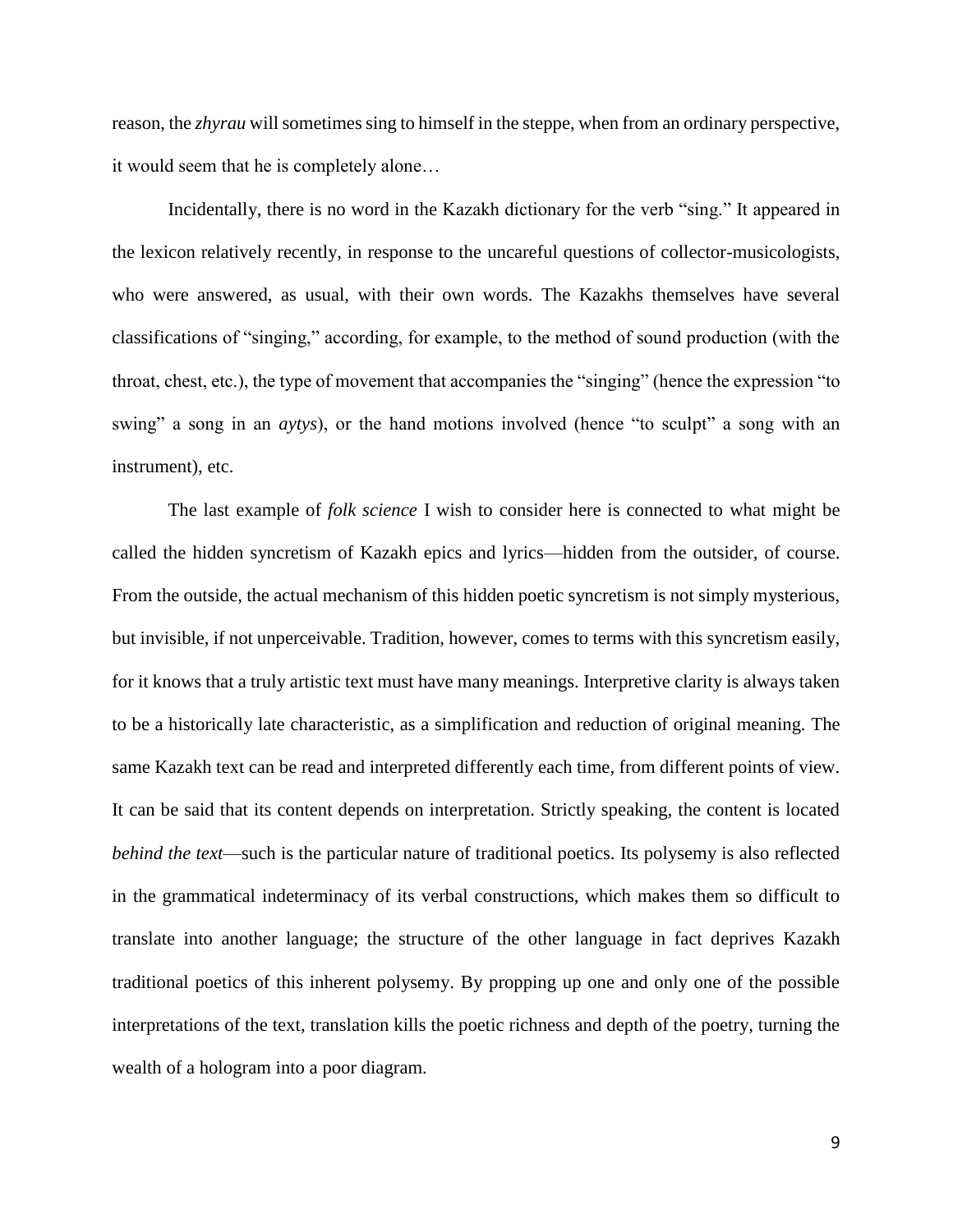I would say that Kazakh poetic grammar creates, from a semantic perspective, a *fractal system*. A single text can be interpreted in completely different ways and so permit completely different ways of understanding it. This is similar to what we find in a pointillistic drawing: up close, nothing is recognizable, but from a distance, a variety of images appears, depending on the viewer's perspective. It is for a similar reason that a performer's interpretation prior to the act of performance is so important for Kazakh lyric (and not only for instrumental *küys)*. This mandatory performance introduction significantly "channels" the reception of the text. For example, the word "*kökshe*" can have three different associations: 1) Kökshetau Mountain, 2) a girl's name, 3) the name of a *batyr* hero. If the singer, prior to singing, says that the song's author—a certain *sal-seri* (traditionally an itinerant, professional lyric singer)—started singing upon seeing Kökshetau, then that is one song. If the author says that he saw the beautiful Kökshe and describes her poetically without naming her directly, then that is a different song. And if the singer chooses the name of a *batyr*, then the so-called lyric epos opens before us—and in that case, everything changes in the *same* song: the kind of performance, the kind of perception, and the listeners' post-performance evaluation.

Kazakh poetics is a poetics of possibilities. For a song in this poetic system, there are not only variants of a text, as is generally accepted in folkloristics. There are not even, strictly speaking, various versions of one *siuzhet*, or plot (for there is no *siuzhet* here in the European sense of the word). Rather, there are various possibilities for the poetization of reality. (I would not connect this particularity of Kazakh poetics with the well-known phenomenon of the archaic diffuseness of images, about which specialists in the early stages of poetry have written.<sup>6</sup>) Since the words themselves remain the same across possibilities, the poetic text reveals its hidden meanings in the rays of different interpretations, just as ultraviolet light reveals to us things we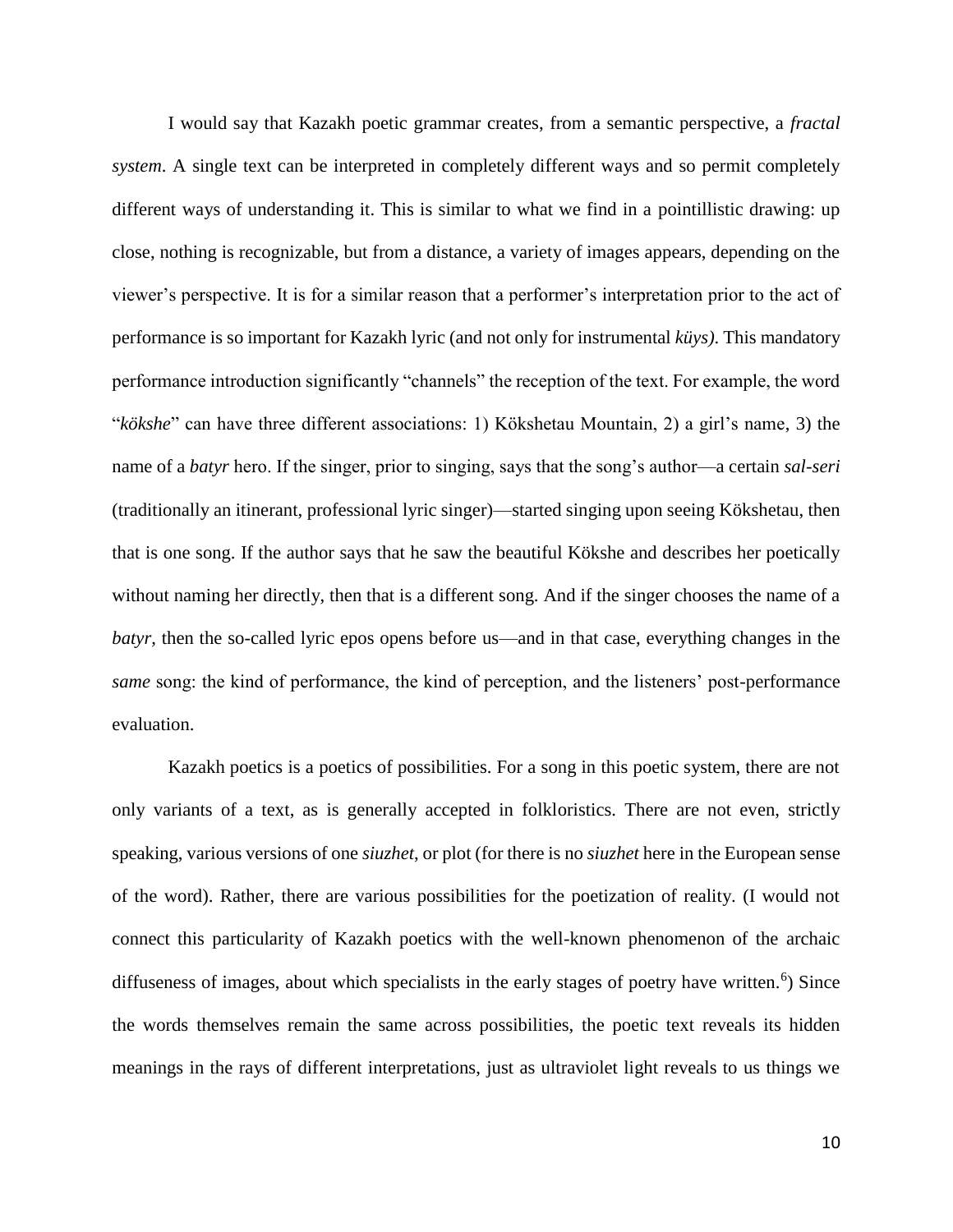cannot see in normal light. Translation into another language, providing only one possible interpretation among many, attaches its own interpretation to the text, thereby depriving the text of its ability to uncover itself. Here we have a kind of dual phenomenon—the self-realization of the singer through the self-realization of the song.

Every living performance in the tradition releases the song, as it were, into freedom—into the freedom of interpretations. Performance in the Kazakh language makes possible not only the act of art but also its aftereffect, leaving space for the listeners to exercise their poetic imagination. The real world is in absolute harmony; it is only our imagination that develops; and our "imaginative absolute" is included in the act of art (Yakov Golosovker).<sup>7</sup>

In brief, Kazakh sung poetics is ruled by only one absolute—the *imaginative absolute*, that is, that which gives art absolute poetic flexibility, depth, and life. This *imaginative absolute* makes the song part of a particular artistic composition, a poetic act traditionally consisting of 1) the verbal introduction of the performer himself, 2) his musical performance, and 3) the "aftereffect" of this performance, the reaction to it. In other words, interpretation (or, more precisely, the entire gamut of interpretations) becomes part of the "song's body," making that body a living component of culture.

This is not an "opus"; it is a moment of the poetic self-tuning and self-realization of the "poetic milieu." Thus, the "grammar of listening" turns out to be the "grammar of hearing" (cf. Charles Hockett's "Grammar for the Hearer"<sup>8</sup>). And thus, Izaly Zemtsovsky's concept of "ethnohearing" includes nothing less than the phenomenology of a poetics—the phenomenology, not yet fully revealed, of the traditional poetic thinking of Kazakhstan's "third science." This science is free of the magic of foreign terminology and thus represents the tradition not in the form of an impenetrable sphinx, but as the life-giving joy of existence.